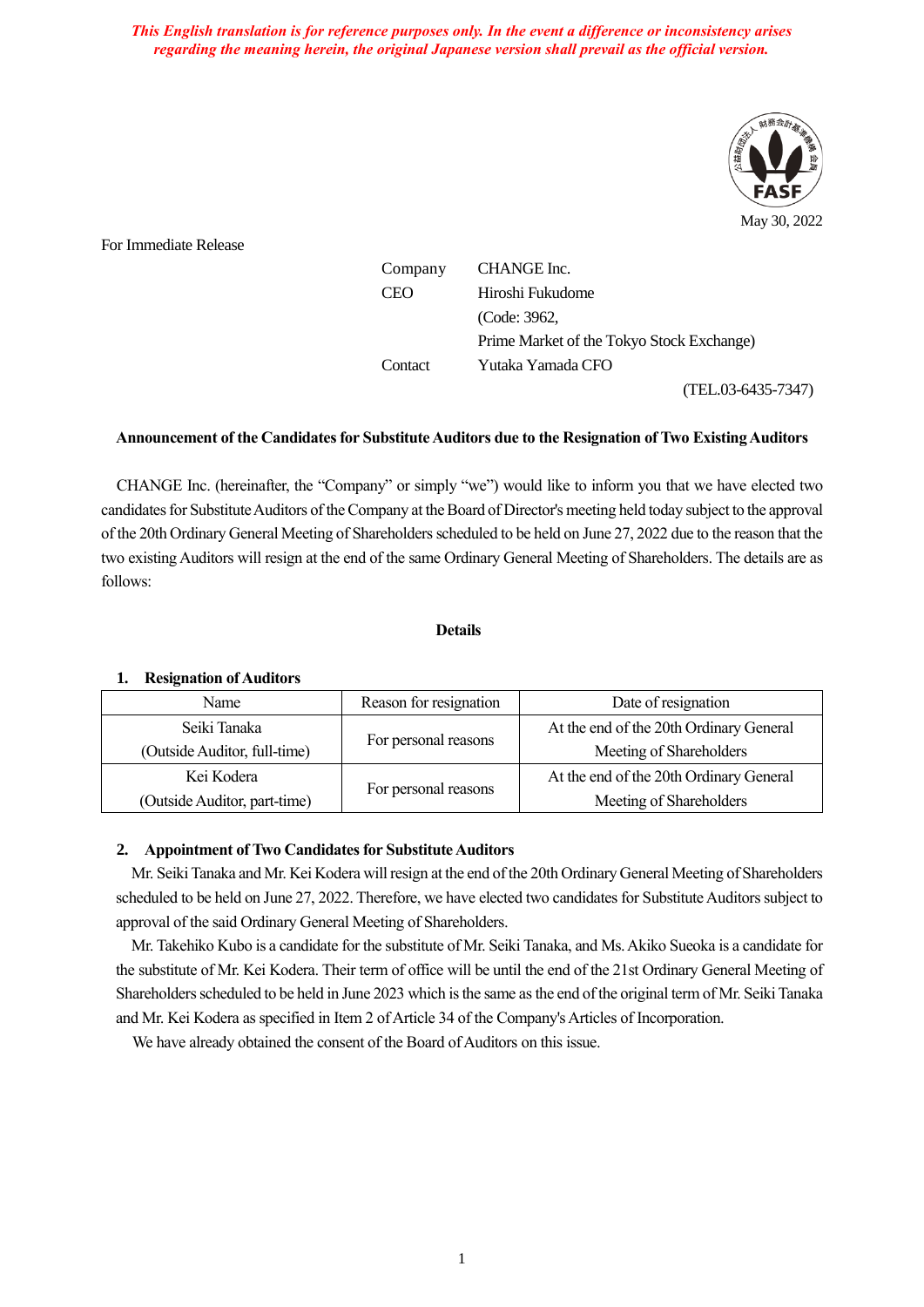## *This English translation is for reference purposes only. In the event a difference or inconsistency arises regarding the meaning herein, the original Japanese version shall prevail as the official version.*

## Name (Date of Birth) Brief history and status of important concurrent jobs Number of shares of the Company owned Takehiko Kubo (Born January 6, 1960) April 1983: Joined the Sumitomo Bank, Ltd. (currently the Sumitomo Mitsui Banking Corporation, hereinafter "SMBC")) April 2005: Chief of the Financial Crime Response Office of SMBC Apr. 2010: General Manager, Tokyo Sales Department of SMBC Apr. 2011: General Manager, Sales Dept of Head Office and Tokyo Sales Dept of SMBC. Apr. 2013: General Manager, Human Resources Development Dept of SMBC Apr. 2017: Executive Officer and General Manager, Human Resources Dept, the Japan Research Institute, Limited (hereinafter, "JRI") Apr. 2018: Senior Executive Officer, General Manager of Human Resources Dept of JRI. Apr. 2020: Senior Managing Executive Officer of JRI Jun. 2020: Director and Senior Managing Executive Officer of JRI (current) Jun. 2020: Outside Director of JAIS, Limited (current) (Status of important concurrent jobs) Director, Senior Executive Officer of JRI Outside Director of JAIS, Limited -

# **3. Brief History of the Candidates**

※ There is no special interest between Mr. Takehiko Kubo and the Company.

※ He is a candidate for the Outside Auditor of the Company.

※ On June 29, 2022, Mr. Takehiko Kubo will resign from the director of the Japan Research Institute, Limited and the outside director of JAIS, Limited.

| Name<br>(Date of Birth)                    |                                                                                 |           |
|--------------------------------------------|---------------------------------------------------------------------------------|-----------|
|                                            | Brief history and status of important concurrent jobs                           | of Shares |
|                                            |                                                                                 | of the    |
|                                            |                                                                                 | Company   |
|                                            |                                                                                 | Owned     |
| Akiko Sueoka<br>(Born October<br>31, 1971) | Apr. 1994: Joined the Ministry of Health and Welfare, currently the Ministry of |           |
|                                            | Health, Labor and Welfare                                                       |           |
|                                            | Apr. 2000: Admitted as an attorney-at-law in Japan                              |           |
|                                            | Joined Mori Sogo (currently Mori, Hamada & Matsumoto)                           |           |
|                                            | Jun. 2003: Graduated from Harvard Law School (LL.M.)                            |           |
|                                            | Sept. 2003: Simpson Thacher & Bartlett (New York Office)                        |           |
|                                            | Mar. 2004: Admitted as an attorney-at-law in the State of New York, U.S.        |           |
|                                            | Oct. 2004: Pavia e Ansaldo (Rome Office)                                        |           |
|                                            | July 2005: Seconded to the Corporate System Division of the Economic and        |           |
|                                            | Industrial Policy Bureau, Ministry of Economy, Trade and Industry               |           |
|                                            | Jan. 2009: Partner of Mori, Hamada & Matsumoto (current)                        |           |
|                                            | Jun. 2009: Member of International Committee of Tokyo Bar Association (current) |           |
|                                            | Apr. 2016: Member of the Investment Project Promotion Committee of Tohoku       |           |
|                                            | University (current)                                                            |           |